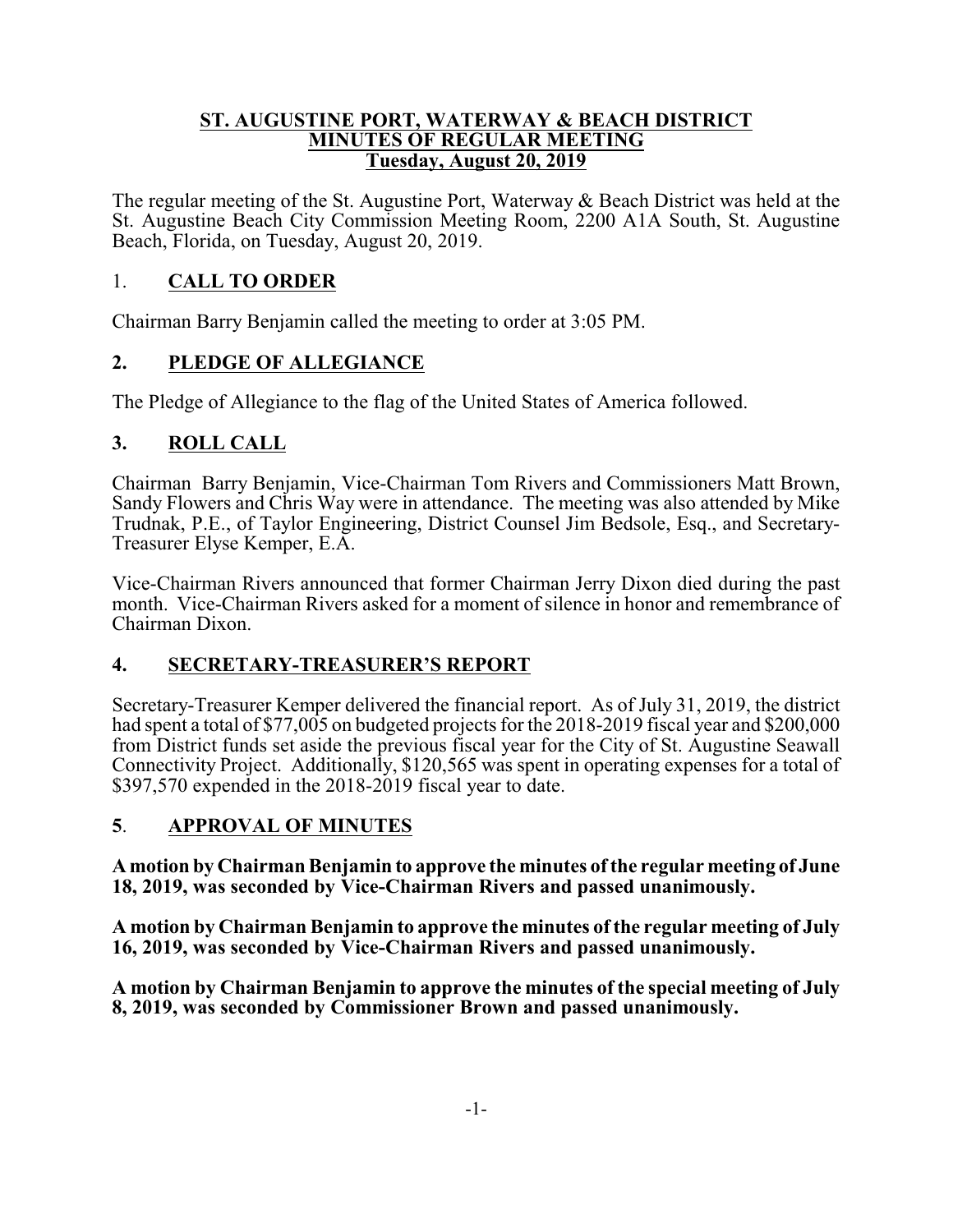# **6. ENGINEERING REPORT**

Mike Trudnak delivered the engineering report on behalf of Taylor Engineering. He said he has coordinated a meeting between Commissioner Flowers and officials of the Florida Department of Transportation and the Cityof St. Augustine this week to discuss the proposed May Street/Hospital Creek boat ramp. He also reported the bids were in for planting more sea oats on the Summer Haven River project beach berm and that the lowest qualified bid was \$18,500. He recommending awarding the bid to the low bidder. At the request of Commissioner Flowers, Chairman Benjamin delayed the vote to approve the award until later in the meeting.

## **7. GOVERNMENT REPRESENTATIVE COMMENTS**

Officer Keith Oke, St. Johns County Sheriff's Office, reported that a new full-time deputy position has been filled in the SJSO Marine Unit.

Jim Piggott, City of St. Augustine, reported that on September 4, 2019, the FWC will hold a meeting in the Alcazar Room of the City Hall of St. Augustine. The topic will be how officers can determine whether a vessel can be allowed to get back under way after stopping it. In response to a question from Commissioner Flowers, Mr. Piggott said a boat basin on private property on Riberia Street next to the winery has never been developed further and remains privately owned.

Teddy Meyer, St. Johns County Parks and Recreation, said the county board approved matching funds for the improvement of the Doug Crane Boat Ramp with construction beginning in early 2020. Also, the county will be applying to FIND for a 50/50 grant for a maritime master plan for all of St. Johns County. Improvements to the Palmetto Street and Vilano Boat Ramps should be approved in the coming month. In response to questions by Commissioner Flowers, Mr. Meyer said the public works project occupying the Butler Boat Ramp should be concluded in the Fall and the ramp will then be restored to use.

Jason Harrah, Project Manager for St. Johns County for the ArmyCorps of Engineers, spoke to the board regarding the "CAPS" or Continuing Authority Program for small projects. Many cities and counties use the program for local water management issues. Brooke Hall, planning lead for the ACOE Jacksonville District, spoke about the CAP program. The program is used by non-federal authorities, and is not dependent upon Congressional approval. CAP programs are 3-5 year programs which become the responsibility of the local government entity when completed.

The Aquatic Eco-system program is for restoration of rivers and streams, the Project Modification program is to mitigate the side-effects of federal projects. The Emergency Stream Bank program is to save structures in danger from erosion, and the Hurricane Damage Reduction program is designed to mitigate the future effects of wind and wave action by storms. Other programs exist for small navigation projects, shore damage caused by federal navigation work, the beneficial use of dredged material, and small flood damage reduction projects.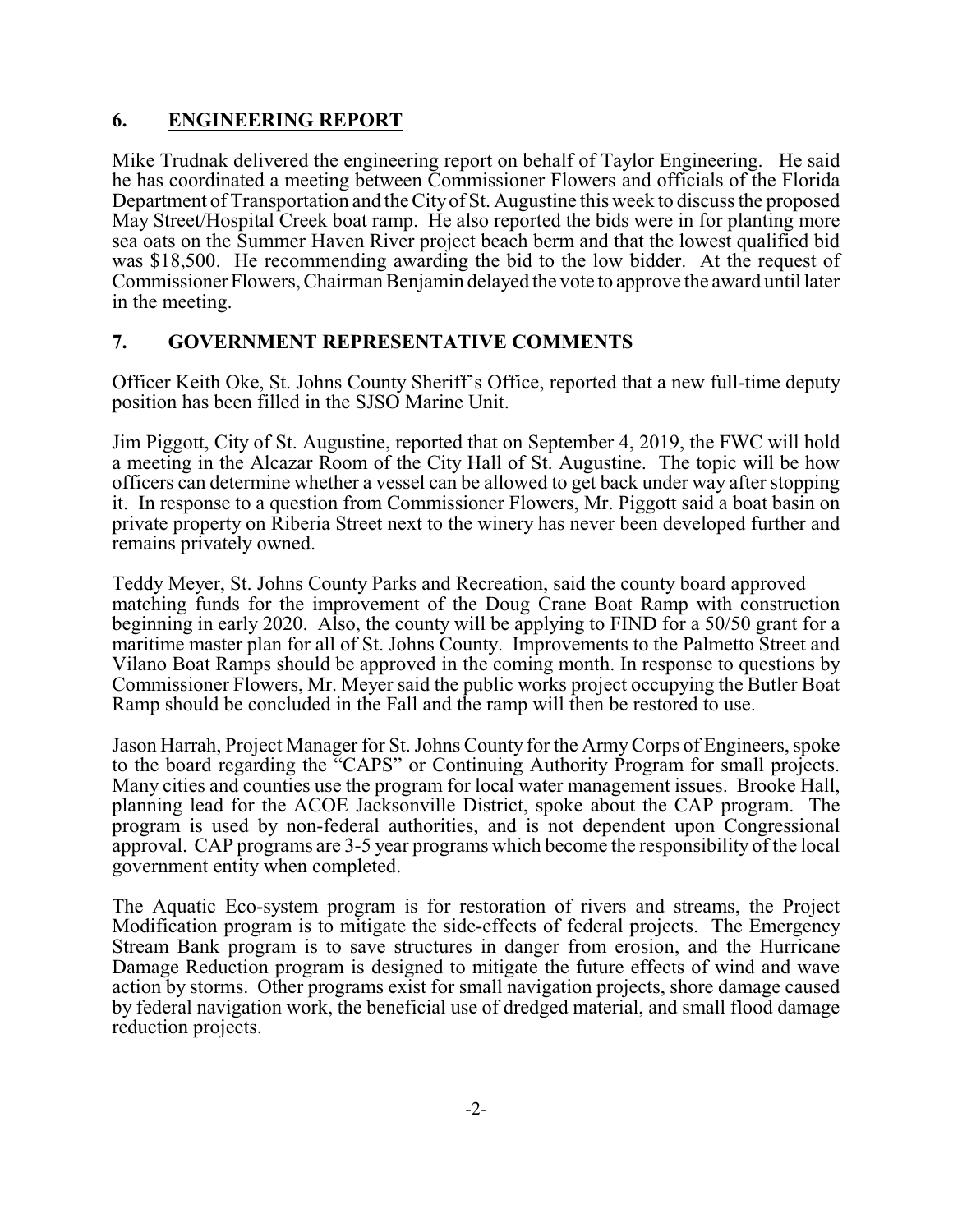Ms. Hall explained that local authorities need to formally request assistance and evaluation by a letter to the ACOE Jacksonville District. The initial evaluation phase of any project is paid for by the Corps and all work beyond that is by cost-sharing of local and federal funds, usually 65/35 or 50/50. Local authorities will be responsible for all on-going costs after the initial work is complete.

Feasibility reports usually require about seven months. Permitting is still required fromState authorities such as FDEP. Ms. Hall said the evaluation can be completed within one month. Other phases require an additional 3 to 5 years to complete.

#### **Commissioner Flowers moved the board to approve sending a letter to the Corps of Engineers requesting an evaluation of a proposed repair to the Summer Haven River**. **There was no second**.

After that comes a feasibility report and at that point, the project becomes competitive and funds are dependent upon the project's ranking among other projects competing for the funds.

In response to a question from Mr. Trudnak, Ms. Hall said the Corps works with the U.S. Fish and Wildlife Service to address "COBRA" related issues. Mr. Harrah said recent legislation has made it easier for the Corps to participate in COBRA zones but that this is determined on a case-by-case basis.

### **Commissioner Flowers renewed her motion to send a letter to the Corps of Engineers requesting assistance, and the motion was seconded by Chairman Benjamin.**

In response to a question from Commissioner Brown, Mr. Harrah said the San Sebastian River has been an on-going, permitted Corps project since the 1950's, and that, if a problem is ever reported there, the Corps can take immediate action to correct it.

**At that point, the motion to send a written request for assistance to the Corps of Engineers regarding the CAP Program and the Summer Haven River restoration project was renewed. The board voted unanimously in favor of the motion**.

## **8. NEW BUSINESS**

### **A. Discussion regarding time limit for public comment - Chairman Benjamin.**

Chairman Benjamin said the board needed time limits for speakers during the public comment portion of the program as more people were coming to meetings wanting to speak.

**The Chairman then and moved to set a five (5) minute limit for speakers from the public. Commissioner Flowers seconded the motion and it was unanimously approved.**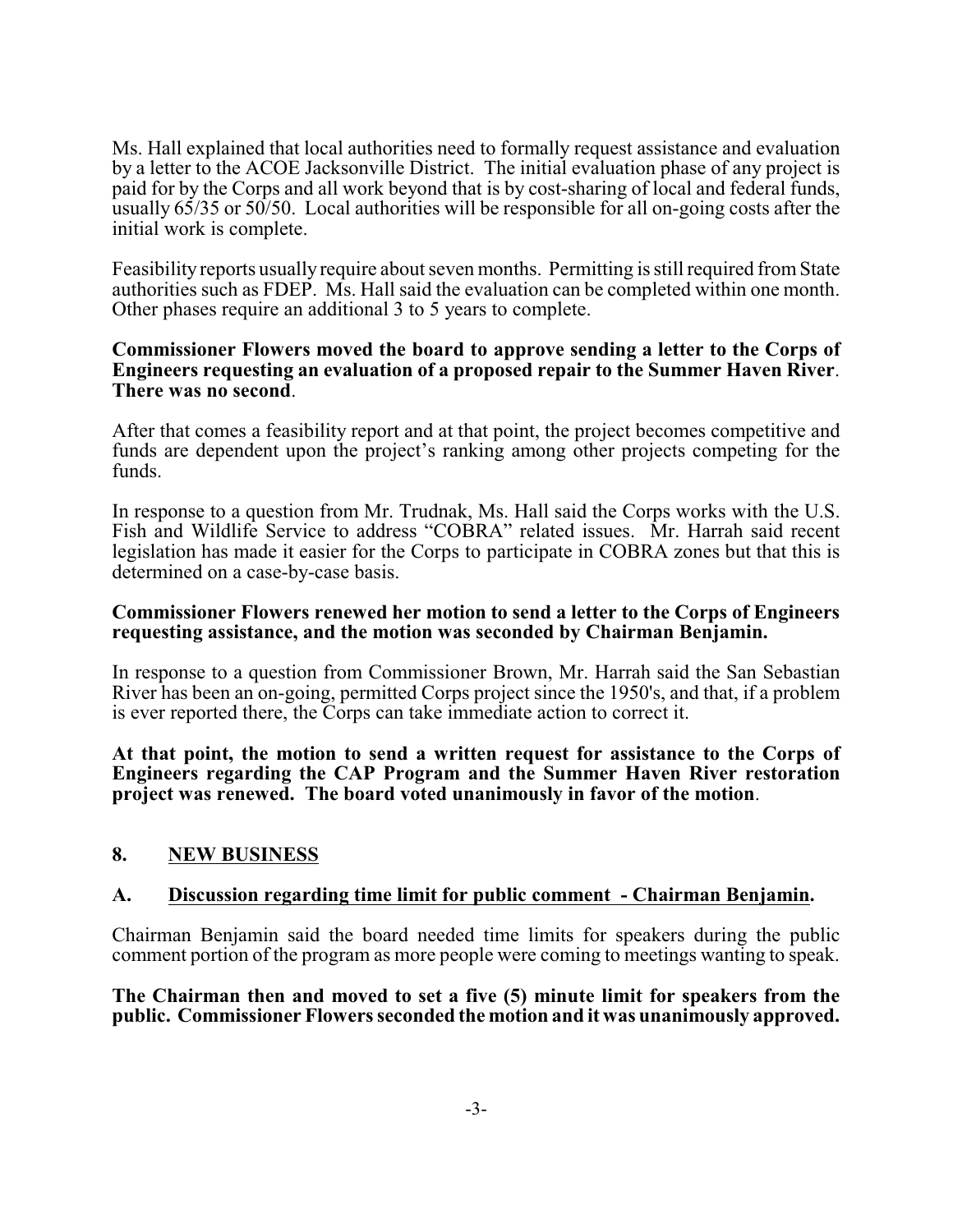## **B. Records Management - District Counsel Jim Bedsole**

Mr. Bedsole discussed the condition of the District's paper records which date back to the founding of the District in 1937. He said the records should be organized by a professional archivist and then perhaps fully scanned and digitized for public access on the District's website. He requested permission to contact the State Bureau of Records Management for assistance in planning the work. He said he would report back to the board with an estimated cost at a future meeting.

### **A motion by Commissioner Way to authorize Mr. Bedsole to research digitizing the District's records was seconded by Vice-Chairman Rivers and passed unanimously.**

## **C. Inquiries to the Florida Attorney General - Commissioner Flowers**

Commissioner Flowers proposed the board make a formal written request to the Attorney General for an opinion about three issues. The first is her belief that a government agency cannot lawfully operate without a paid staff of employees as opposed to contractors. The second regards whether the District may lawfully delegate its record-keeping functions to a contractor instead of a paid full-time employee. The third is whether the board may waive the requirement in the District charter for a commissioner surety bond.

#### **Commissioner Flowers then moved to have the board send a letter to the Attorney General requesting an opinion on these topics. There was no second to the motion and no vote.**

Secretary-Treasurer Kemper then explained that the District provides all of its records each year to auditors licensed by the State of Florida who review all of the District's financial and operational records for compliance with standard practices and State law. She said each year, the auditors have approved the District's records and practices. Because of the extremely small size and budget of the District, the auditors have allowed the Secretary-Treasurer to both write and sign checks which are then all co-signed by the board's Chairman or Vice-Chairman.

Mr. Bedsole advised Commissioner Flowers she could write the Attorney General herself, as a commissioner, and that the Attorney General would respond to her.

Commissioner Flowers then said the District's contractors for accounting, engineering and legal services are without valid contracts. Mr. Bedsole said each of the District's contractors have served the District for in excess of ten years without problems. Taylor has been the District's engineer for nearly thirty (30) years. Mr. Trudnak said the written version of his firm's contract did, in fact, expire in 2018 but that services have continued to be furnished as usual and without interruption. Ms. Kemper said she is an employee of the CPA firm which holds the contract for accounting services and that it is a multi-year contract which does not expire this year. Mr. Bedsole said his contract exists in the Board's records and minutes in the form of a proposal and acceptance by the board in 2009 and that it has been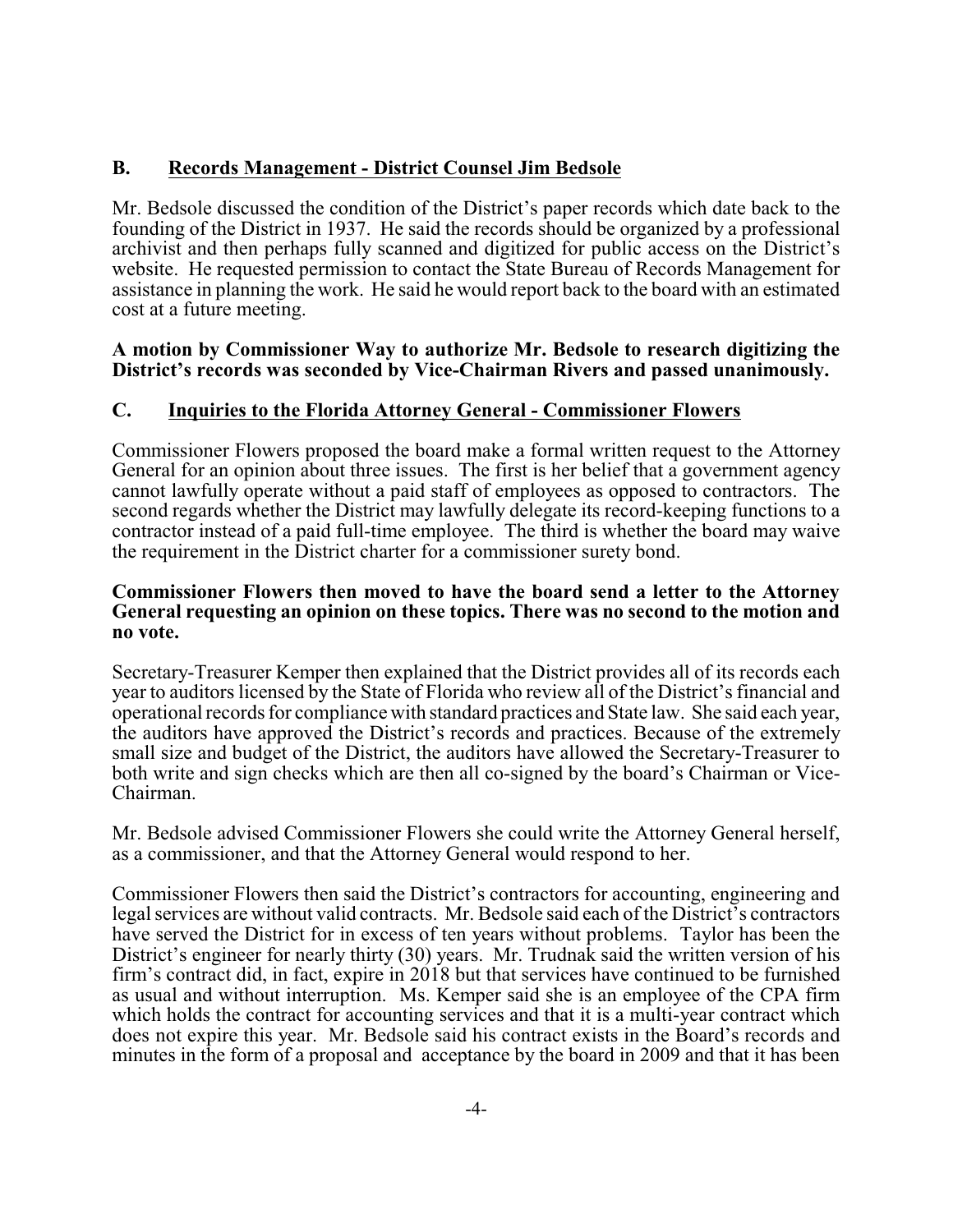unchanged since then and at the same price and terms. Chairman Benjamin said he recalls interviewing a number of attorneys and the board then voted to hire Mr. Bedsole.

#### **Commissioner Flowers then moved to hire an outside counsel to review the board's contracts with its engineer, attorney and accountant. The motion died for lack of a second and there was no further discussion.**

# **9. OLD BUSINESS**

### **A. Summer Haven - Commissioner Flowers**

In response to questions from Commissioner Flowers, Mr. Bedsole explained the appeal process taking place with FEMA and the Florida Department of Emergency Management (FDEM) regarding the District's request for financial assistance with the cost of emergency repairs conducted by the District after Hurricane Irma destroyed, for the second time, much of the Summer Haven River restoration project. He said the District engineer submitted the application and that FEMA had determined the District was entitled to approximately \$92,000 in assistance, if eligible. Later, FEMA notified the District that it was ineligible for assistance based on several factors. At the same time, the Florida Department of Emergency Management erroneously delivered to the District a check for the same \$92,000 in funds. Hearing nothing from either agency regarding the conflict, the District's counsel appealed to both agencies in writing and requested clarification and an extension of time in which to supplement the appeal of FEMA's determination, whatever it may be. FDEM granted the appeal and requested that the appeal be supplemented within sixty (60) days, which was accomplished. The District now awaits a determination byFEMA. FDEM eventually issued an official request for a return of the \$92,000 pending the appeal, and the money was returned during the past month. The District now has no FEMA funds as a result of the request for assistance.

In response to questions by Commissioner Brown, Mr. Trudnak said the Summer Haven contractor complied with the construction contract by obtaining the required insurance and by completing the work as required. He explained that FEMA made its own independent review based on records submitted to them. Their denial is based on the fact that there was no final inspection and official turn-over of the work site to the District prior to Hurricane Irma. Therefore, FEMA concluded the District was not responsible for the work site at the time the storm hit and did not qualify for FEMA assistance as a result.

A discussion then took place regarding whether it is possible for the District to make a claim based on the casualty insurance policies in place at the time of the hurricane. Mr. Bedsole indicated that a claim would be possible.

**Chairman Benjamin moved to file an insurance claim against the casualty policies available at the time of Hurricane Irma. Commissioner Flowers seconded the motion which passed unanimously.**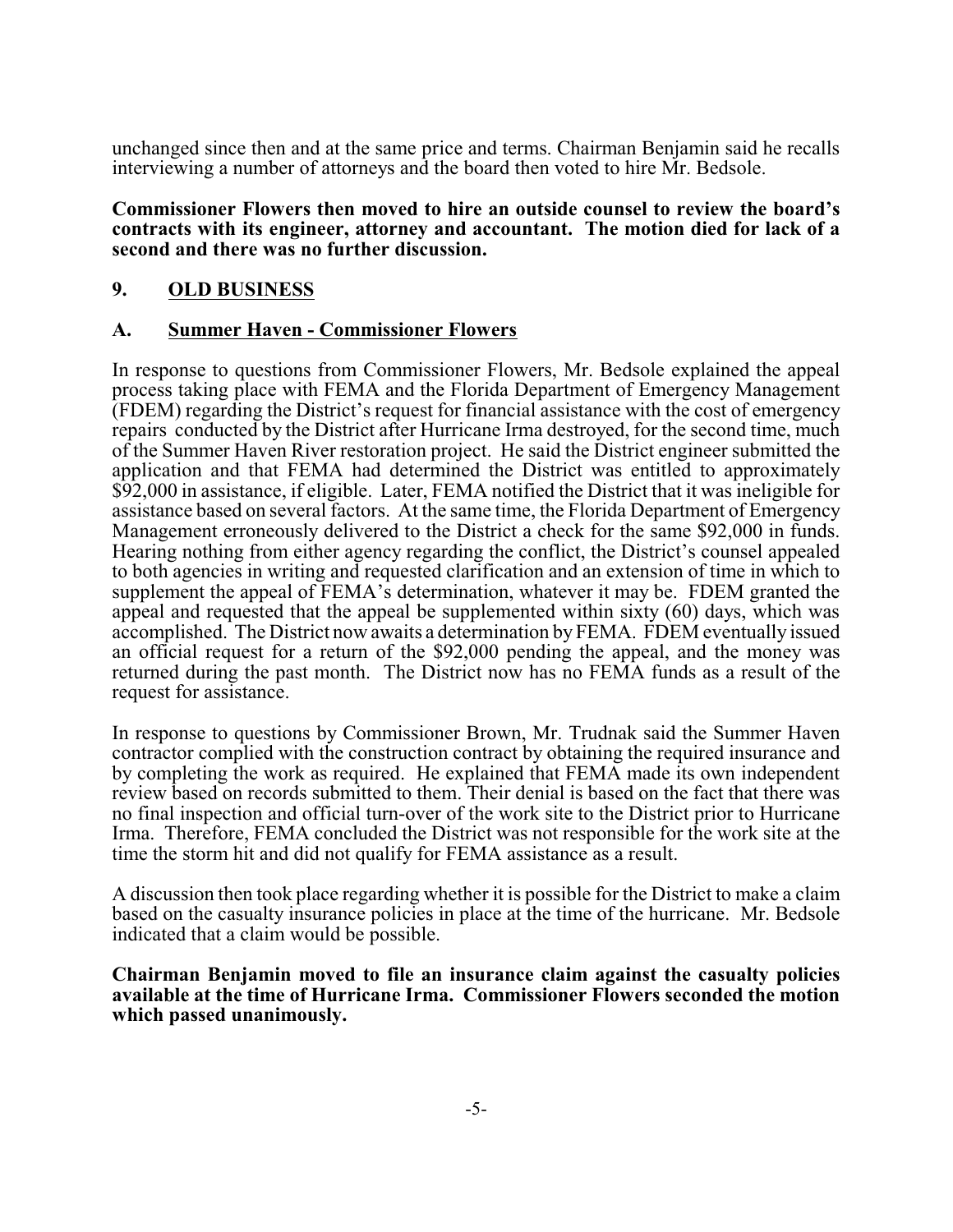Commissioner Flowers next discussed her belief that an expert-witness-consultant in dredging was necessary to determine what had happened during the Summer Haven Project.

### **Commissioner Flowers moved to have the District hire an expert-witness-consultant in dredging. There was no second and no vote.**

In response to questions from other board members, Mr. Trudnak said it was not necessary to hire another surveyor or expert as the District already has an as-built survey of the river. Commissioner Flowers expressed suspicion that the survey, even though verified by the District's engineers, was somehow fraudulent. She also said that an expert-witnessconsultant could determine whether the contractor or the engineers had been negligent and that a claim could be made against their professional liability insurance. Mr. Bedsole then advised Commissioner Flowers to avoid making public accusations of negligence for which there was no proof, as the parties involved could possibly claim damage to their professional reputations by her speech.

Mr. Trudnak went on to add that a new as-built survey would cost approximately \$30,000. Vice-Chairman Rivers advised Commissioner Flowers to get an estimate if she wanted more information. Commissioner Flowers then said Turnbull Engineering should never have received a final payment. Mr. Trudnak and Mr. Bedsole explained that, in approving the final change order, the board had approved the final payment upon substantial completion of the work. Mr. Trudnak reiterated that the contractor had completed the work required by the change order and that Commissioner Flowers had voted to approve the change order.

#### **Commissioner Brown moved to approve the expense of \$18,500 for planting sea oats on the Summer Haven River berm pursuant to the permit and the bids received, this being the lowest qualified bidder. Commissioner Way seconded the motion and it passed by a 4 to 1 vote with Commissioner Flowers dissenting.**

Commissioner Flowers then displayed a short video depicting an excavator machine appearing to remove sand from an area of the Summer Haven River, then showing a dump truck depositing sand under a home on stilts. She said this was a violation of environmental regulations and possibly a theft of soil from the river. She said complaints have already been filed with the appropriate authorities and suggested the District should also file a complaint. Other commissioners said the District had no need to file a complaint as authorities had already been notified.

#### **A motion by Commissioner Flowers to have the District file a complaint regarding the alleged illegal dredging and filling in the video died for lack of a second. No vote was taken.**

Commissioner Flowers then discussed the presence of many live-aboard boaters in the San Sebastian River who appear to her not to regularly use available pump-out facilities. She said they are probably dumping human waste directly into the river and that a pump-out boat is needed to prevent this from happening.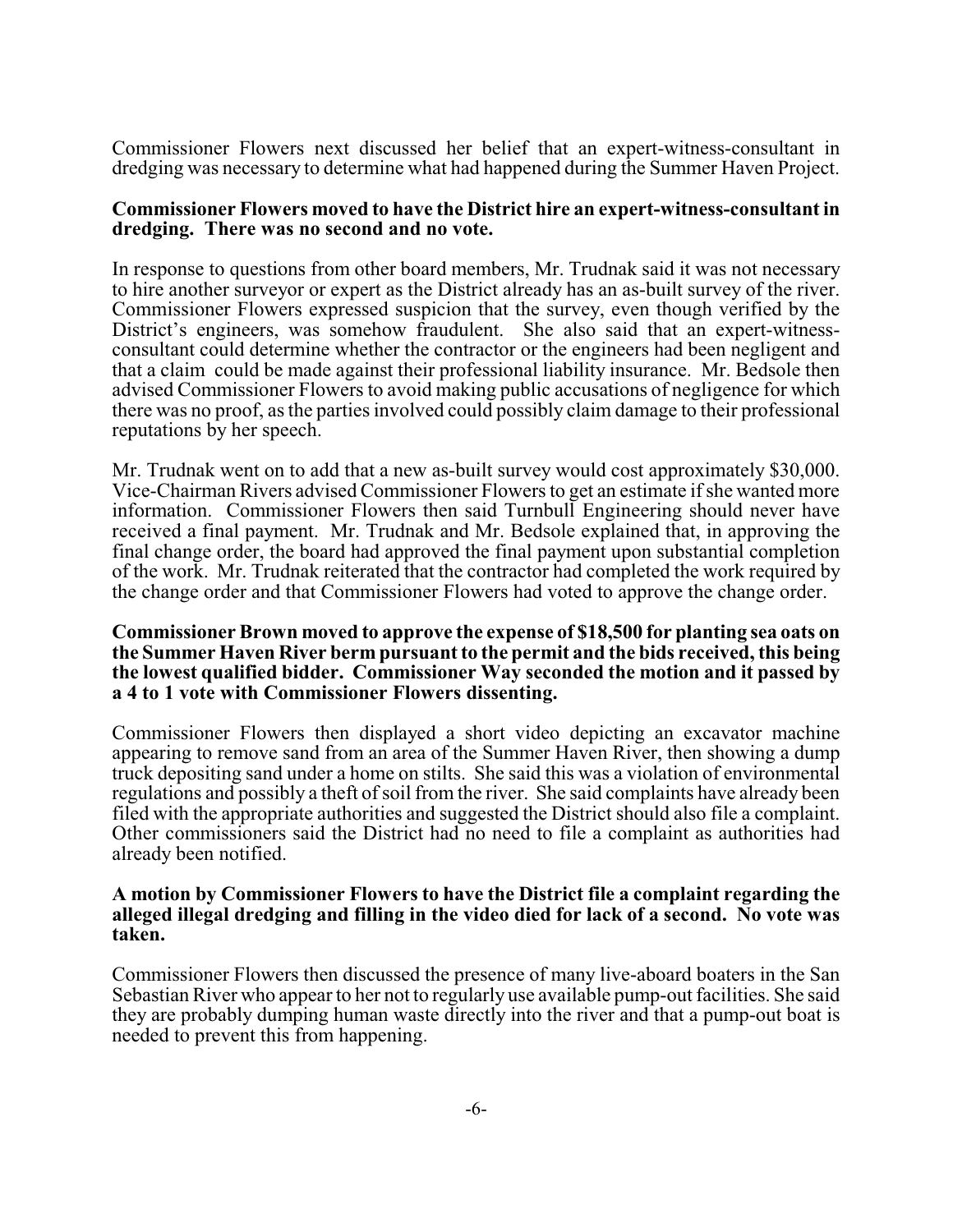#### **Commissioner Flowers moved to have the District gather information about owning its own pump-out boat. The motion died for lack of a second and no vote was taken.**

She then said the City of St. Augustine's mooring field contains as many as 40 mooring balls in areas of Salt Run which are too shallow at low tide to moor a vessel. Chairman Benjamin responded generally that the City's mooring field was the City's responsibility, not the District's. Commissioner Way suggested the city should move the mooring balls to a better location such as south of the 312 Bridge. Jim Piggott, Director of General Services for the City, said the balls were installed in the proper depth of water when the mooring field was built, but that silt has gradually accumulated, causing them to get shallower. He said the City will eventually get a permit modification allowing them to dredge the shallow areas beneath the mooring balls.

## **10. PUBLIC COMMENT**

Ed Slavin appeared and discussed environmental crimes such as dumping human waste in local waters. He also complained about the fact he can legally be charged for obtaining some public records from the District. Then he added that Commissioner Flowers has given him direct access to the District's records room.

Cornelius Ingram, Summer Haven, said he would like to see the Summer Haven River and the breach fully restored because the breach and river protect HighwayA1A, and the area has great historic, recreational, environmental and ecological value.

Jay Bliss, former District commissioner, said the District gets little recognition for all that it does and suggested the meeting times be posted on the sign board outside the building. He also said the beach at Summer Haven needs a heavy revetment in order to survive and that, in its current condition, another breach will occur soon. Vice-Chairman Rivers thanked Mr. Bliss for his service on the board.

### **Commissioner Flowers then moved to televise board meetings. The motion died for lack of a second and no vote was taken.**

Ellis Zahra, Summer Haven, discussed an article which appeared in the St. Augustine Record quoting him regarding the Summer Haven River restoration project. He said the article was written without his review or input as to its content and that he had only talked to the reporter by phone one time. He said Commissioner Flowers posted online a highly vitriolic and unfounded attack on him after the article appeared accusing him of lying to the board about the outcome of the dredge work in the river. He said his reputation had been damaged by her comments and that he had a right to sue Commissioner Flowers personally and sue the board. Commissioner Flowers said he should not have spoken to a reporter from that newspaper and that she had a right to say what she did. She then went on to encourage Mr. Zahra to sue her and the board. Mr. Zahra said the board has ceased to function normally, and that it is dominated by an atmosphere of confrontation, inflammatory statements and threats, and is